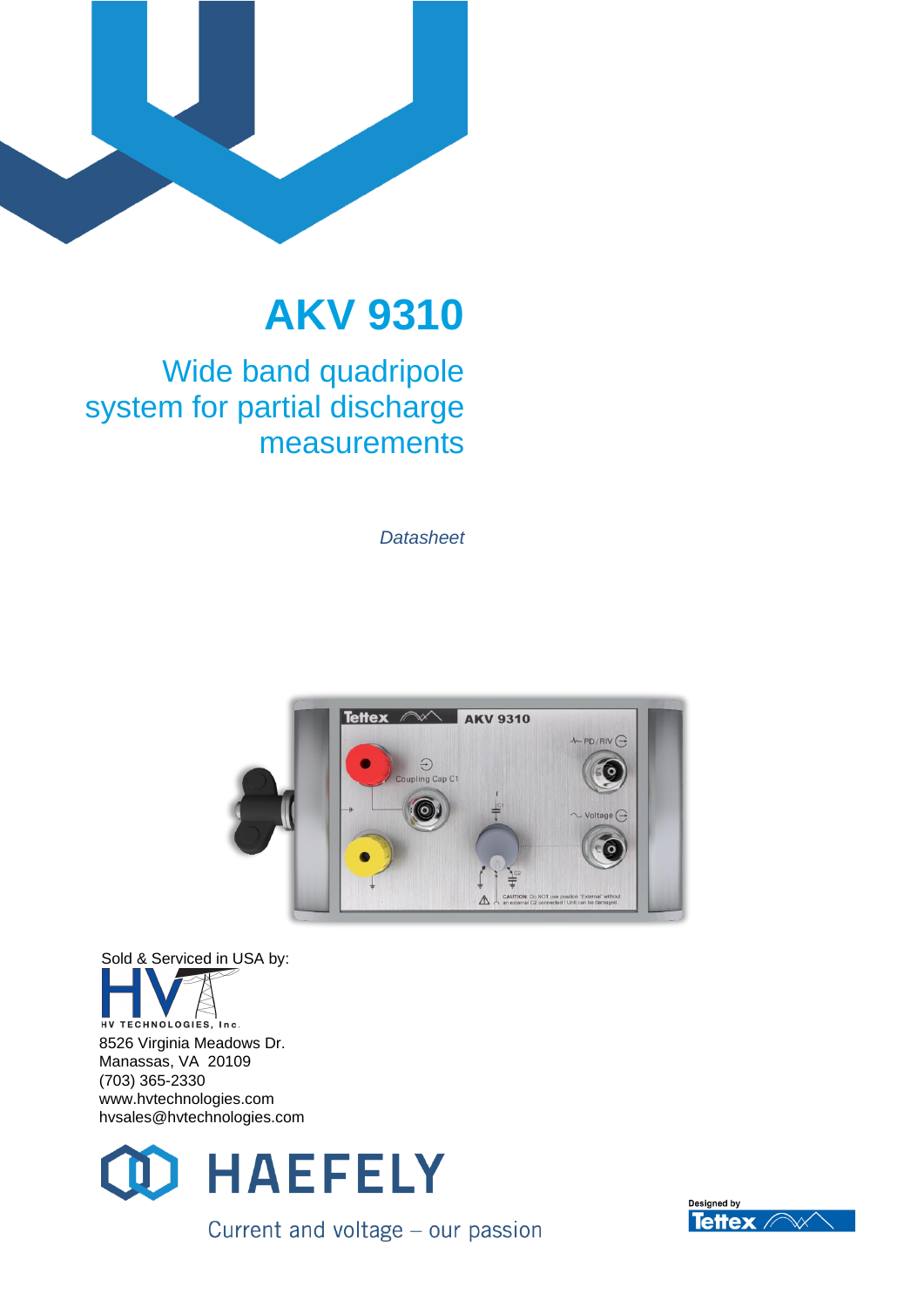## General Description

The AKV 9310 series of quadripole (measuring impedance) is a fully passive measurement system optimized for use with the DDX 9121b series of partial discharge detectors.

The AKV 9310 quadripole is designed for simultaneous measurement of high-frequency discharge pulses as well as the HV test voltage.

The AKV 9310 series of quadripole is equipped with an internal voltage divider and a dedicated 4 mm output connector for an external low-arm device.

It can be optionally equipped with a secondary low-arm resistance allowing measuring the DC voltage (AKV 9310DC) or tuned with a specific CISPR requirements for the RIV measurement (AKV 9310RIV).

| <b>Features</b>                                                      | Advantages                                                                                                                                          |
|----------------------------------------------------------------------|-----------------------------------------------------------------------------------------------------------------------------------------------------|
| Passive coupling impedance                                           | $\boxtimes$ No batteries or charger needed.                                                                                                         |
| Compact design, standard BNC outputs and<br>grounded/floating switch | $\boxtimes$ Easy to integrate into test systems                                                                                                     |
| Internal voltage divider<br>High input current                       | ⊠ Brings<br>synchronization<br>the<br>voltage<br>and<br>measurement signal to the PD detector                                                       |
| Built in overvoltage protection                                      | $\boxtimes$ The built-in overvoltage protection will protect the<br>PD detector in case a flash in the test object would<br>happen during the test. |

### **Applications**

- Power and distribution transformers
- **■** Instrument transformers
- Rotating machines
- Switchgears (MV/HV/GIS)
- Surge arresters
- Bushings
- Cables
- **Power capacitors**
- Components testing
- **Research and development**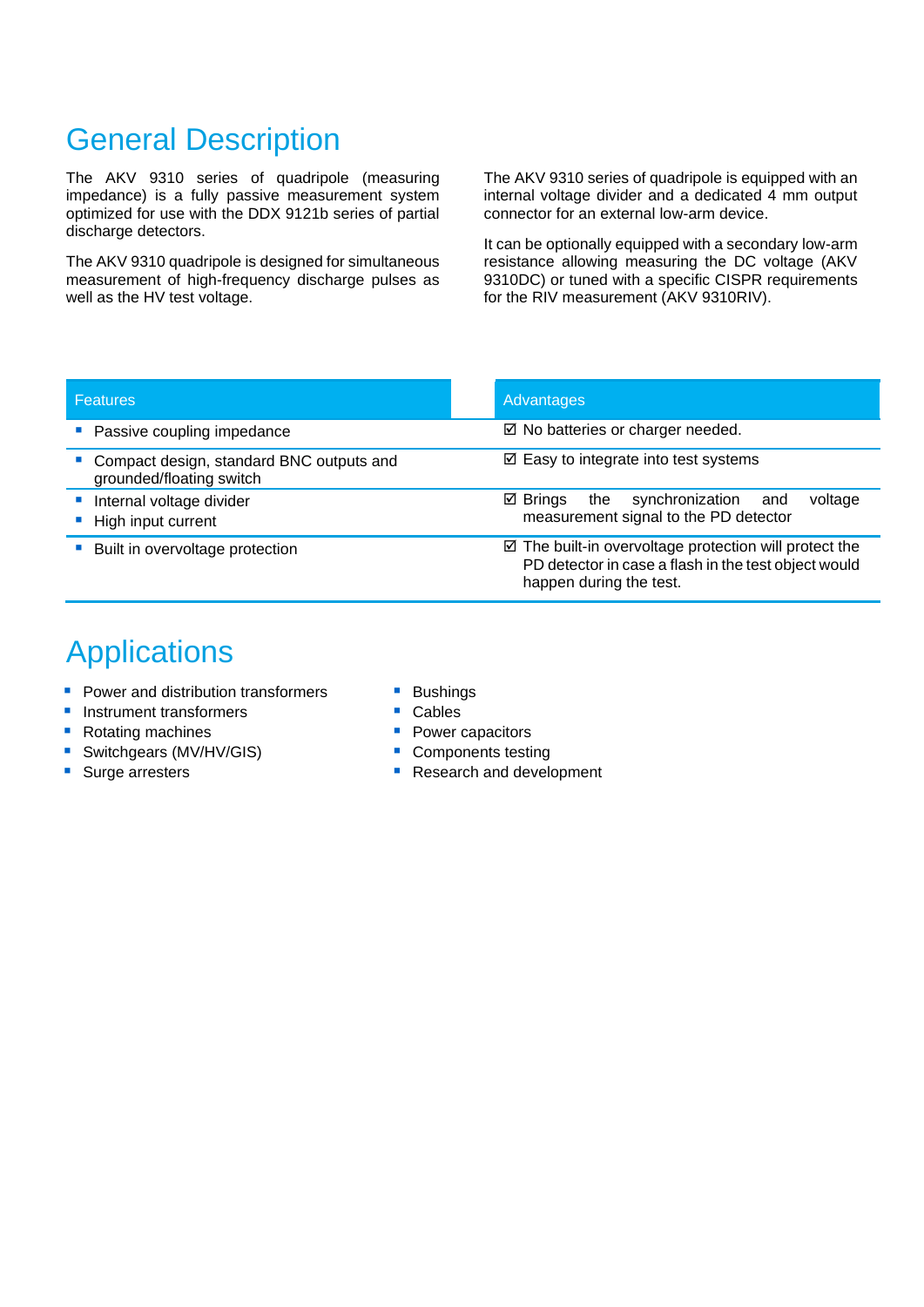# Scope of Supply

- **AKV 9310**
- Banana cables
- BNC cables
- Test certificate and operating manual

## Technical Data

| PD measurement system                  |                                                                                                      |
|----------------------------------------|------------------------------------------------------------------------------------------------------|
| PD lower limit frequency               | 34 kHz <sup>1)</sup> (-6 dB) and 7 kHz (-20 dB)                                                      |
| PD upper limit frequency               | $> 8$ MHz                                                                                            |
| PD input impedance                     | $200 \Omega$                                                                                         |
|                                        | 300 ± 40 Ω (< 200 kHz  > 4 MHz) according to CISPR for AKV 9310RIV                                   |
| $^{1)}$ 55 kHz (-6 dB) for AKV 9310RIV |                                                                                                      |
| Voltage measurement system             |                                                                                                      |
| Max. current                           | 3 A (RMS)                                                                                            |
| Max. output voltage                    | 140 VRMS (200 VPk)                                                                                   |
| Low-arm capacitance                    | $20 \mu F$                                                                                           |
| Low-arm resistance <sup>2)</sup>       | 60 k <sub>2</sub>                                                                                    |
|                                        | <sup>2)</sup> Only AKV 9310DC. Adjustable on request. Information about used RC HV divider required. |
| <b>Connectors</b>                      |                                                                                                      |
| Input                                  | 2x 4 mm and 1x BNC                                                                                   |
| Output                                 | 2x BNC (PD and voltage)                                                                              |
| <b>External Low-arm</b>                | 1x 4 mm                                                                                              |
| Grounding                              | 1x 8 mm wing nut                                                                                     |
|                                        |                                                                                                      |
| Environmental                          |                                                                                                      |
| Operating temperature                  | $0 °C  +45 °C$                                                                                       |
| Storage temperature                    | $-20 °C  +60 °C$                                                                                     |
| Humidity                               | 5  80% r.h., non-condensing                                                                          |
| Vibration/Shock                        | 3G                                                                                                   |
|                                        |                                                                                                      |
| Mechanical                             |                                                                                                      |
| Dimensions (W x D x H)                 | 90 x 160 x 80 mm (3.5 x 6.3 x 3.2 in)                                                                |
| Weight                                 | 1.0 kg (2.2 lb)                                                                                      |
|                                        |                                                                                                      |
| <b>Applicable Standards</b>            |                                                                                                      |
| General                                | IEC 60270:2000+AMD1:2015                                                                             |

## Ordering information

| <b>Models</b>      |                                                                  |
|--------------------|------------------------------------------------------------------|
| <b>AKV 9310T</b>   | PD testing under the AC voltage                                  |
| AKV 9310DC         | PD testing under the DC voltage (enables DC voltage measurement) |
| <b>AKV 9310RIV</b> | RIV testing (compatible also with PD measurement)                |

CE conformity EMC Directive 2014/30/EU and RoHS Directive 2011/65/EU